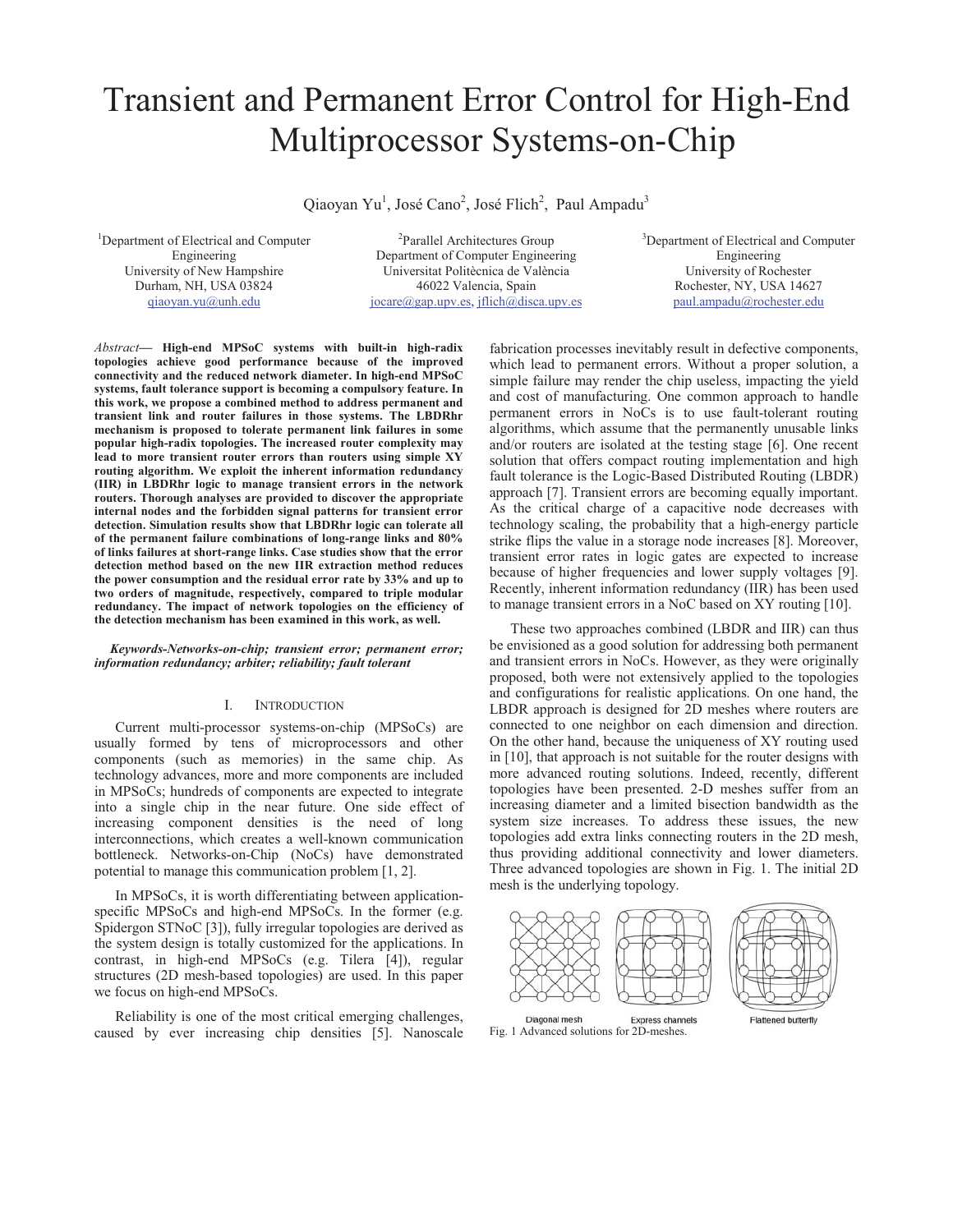

Fig. 2 Block diagram of proposed router.

In this work, we address fault tolerance for advanced topologies by redesigning the LBDR mechanism. The proposed LBDRhr (LBDR for high-radix networks) contains two virtual channels and includes an adaptive routing algorithm. We prove that LBDRhr is deadlock-free for any of the high-radix topologies even when certain links and/or routers permanently fail. We further couple the LBDRhr mechanism with a new error control method to detect the transient errors in LBDRhr logic. This new error control method exploits the inherent information redundancy in LBDRhr to significantly reduce the error control overhead. The overview of the proposed router is shown in Fig. 2.

The remainder of this paper is organized as follows. The related work is discussed in Section II. In Section III we describe the new routing mechanism LBDRhr. The new method to extract inherent information redundancy in the LBDRhr approach is proposed in Section IV. Performance, area and power consumption are evaluated in Section V. Conclusions are provided in Section VI.

## II. RELATED WORK

#### *A. Transient Error Detection for NoC Router*

Because of its temporary behavior, transient link errors can be managed with various error control coding methods—such as forward error correction (FEC), error detection combined with automatic repeat request (ARQ) retransmission, and hybrid ARQ (HARQ). ARQ and HARQ are not suitable for the route computation unit because no retransmission is allowed after the packet arrives in input FIFOs. Transient errors in NoC links can be managed using error control coding (ECC) [11- 13]. FEC methods are also used in the data path of NoC routers [14, 15]. Unfortunately, FEC techniques are only suitable for linear systems. In a NoC router, the control path (in charge of the routing of packets and the allocation of resources to packets) is not a linear system. Triple-modular redundancy (TMR) duplicating the unit under protection and selecting the output through majority voting is attractive for its simplicity and it has been applied to the router control path [16, 17]. Theoretically, TMR functions correctly when up to one-third of the received copies are wrong. Furthermore, the potential errors in the majority voter further reduce the effectiveness of the TMR approach, particularly when the number of units being protected is small [18]. In [10], the inherent information redundancy in the router using XY routing algorithm is investigated to reduce the packet loss and misrouting without significantly sacrificing power and area overhead. It has been shown that the residual error rate achieved by the inherent information redundancy based error control method is smaller than that of TMR.

#### *B. Permanent Error Management*

Permanent fault support in NoCs can be achieved by means of three main approaches: fault-tolerant routing algorithms, reconfiguration techniques and component redundancy. Routing algorithms for faulty NoCs have been extensively investigated to support irregular topologies derived from regular ones after permanent link failures. Some solutions [19, 20] are implemented using routing tables, suffering the scalability problems and routing costs derived from them. On the contrary, other solutions are logic-based. FDOR [21] is based on the idea of dividing an irregular mesh topology into regular sub-meshes. Although a large variety of irregular mesh topologies are supported, it does not offer full coverage. The uLBDR approach [7], however, is proposed as an efficient logic-based mechanism offering 100% coverage to faulty 2D-meshes. The routing information is condensed into a small set of bits distributed over the switches. Reconfiguration techniques are focused on adequately updating the routing tables whenever failures occur. ARIADNE [22] is a distributed reconfiguration solution for agnostic NoCs capable of circumventing large numbers of simultaneous faults. Compared with other solutions [23, 24], it guarantees higher performance during normal operation since no virtual channels are restricted to deterministic routing. Component redundancy is the easiest way for providing fault tolerance, but needs to consider the extra cost derived from redundant components.

To the best of our knowledge, there are no solutions that are able to allow distributed routing implementation in faulty high-radix topologies with no routing tables and minimum logic. The LBDRhr approach we proposed in this work replaces the routing tables with a small and bounded set of bits that are finally hardwired, offering support for a great number of irregular shapes derived from high-radix topologies. We also exploit the inherent information redundancy in LBDRhr logic to manage transient errors in high-end MPSoC systems.

#### III. LBDRHR MECHANISM FOR HIGH-RADIX TOPOLOGIES

#### *A. LBDRhr Description*

In this section we describe the LBDRhr mechanism, an extension of LBDRx [25], which is able to tolerate permanent link and router failures. We assume that links are *bidirectional* in this work. As shown in Fig. 3, this method is implemented with three basic logic blocks, each addressing different port types: 3-hop, 2-hop and 1-hop ports. 3-hop ports are those connected to long-range links that connect two routers with a distance of 3-hops (through the basic 2D-mesh). 2-hop ports are connected to links that connect to routers at 2-hop distance. 1-hop ports are connected to 2D-mesh links.

LBDRhr uses a few configuration bits to *store local information about the neighboring links*: 8 configuration bits for routing purposes (Rne, Rnw, Ren, Res, Rwn, Rws, Rse, and Rsw); 2 bits (DR1 and DR0) for two deroute options (special cases) at every input port; and one connectivity bit per output port  $(Cx$  for port  $X$ ), which can be hardwired. With this compact information per router, LBDRhr addresses fault tolerance without using routing tables, achieving important savings in critical aspects such as area, latency and power.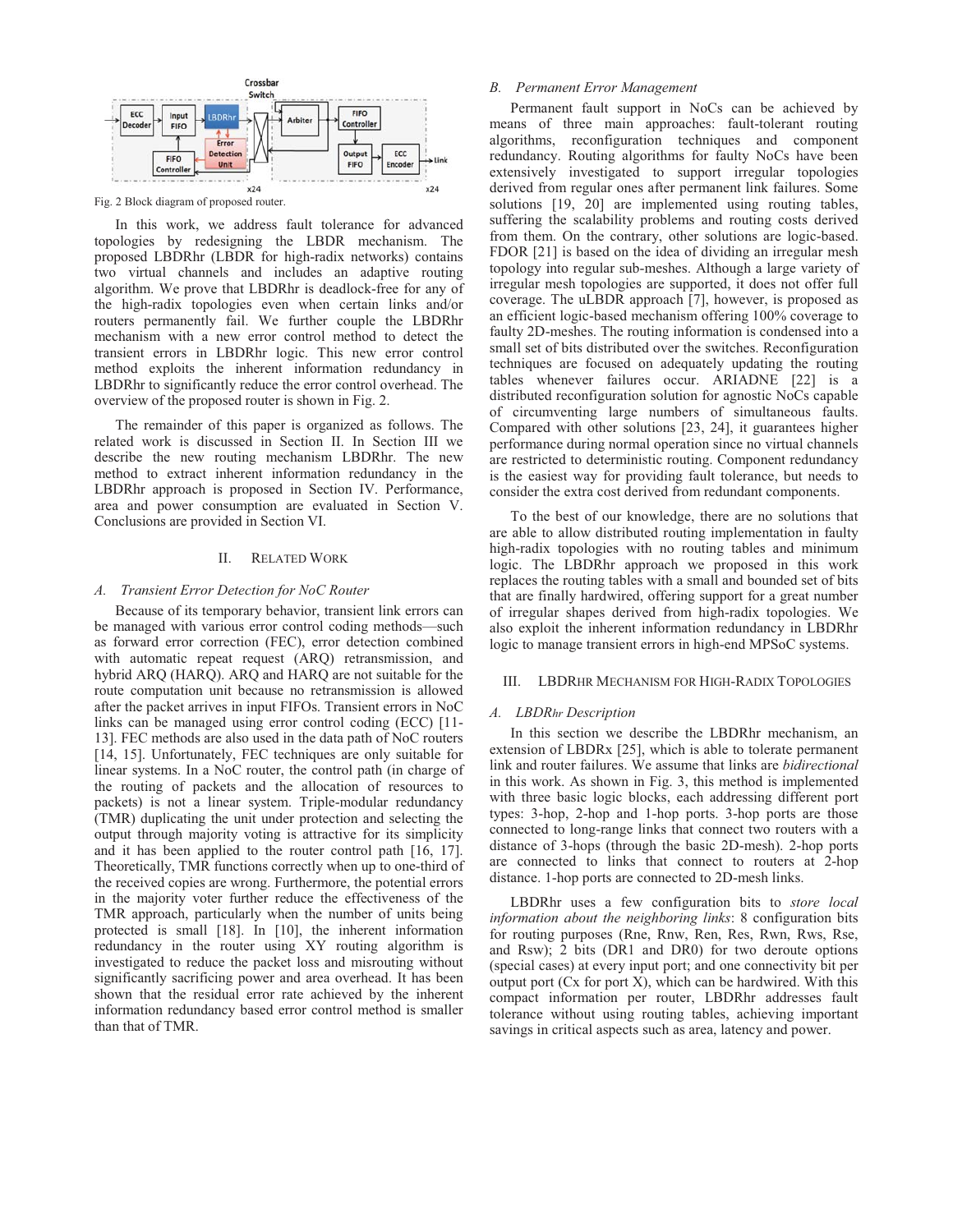

Fig. 3 Diagram of LBDRhr

First of all, the logic computes the relative position of the message's destination. Note that packets forwarded to the local port are excluded from the routing logic. With this logic, the directions to take for the packet are computed. Signals NNN', SSS', EEE' and WWW' indicate whether the destination is at least 3 hops in the give direction. Similarly, the signals of 2 hops and 1 hop are computed.

In the first logic block, if the packet's destination is at least three hops along the same direction away from the current router, then the corresponding 3-hop port is selected. A simple AND gate per 3-hop output port is needed to AND both the proper comparator signal and the connectivity bits (the presence) of the 3-hop port (e.g., NNN' signal and the Cnnn bit). Notice that the logic may select more than one output port as a candidate for routing. For example, in a NoC with the flattened butterfly topology, a packet at router 0 (located in the upper left corner) with destination at router 15 (located in the lower right corner) can use both EEE and SSS output ports.

The second logic block deals with 2-hop ports. In this case, 3-hop ports have priority over 2-hop ports. Therefore, the 3 hop signal is considered in this block (the 3-hop signal is easily computed by ORing all the output signals from the 3 hop logic block). The 2-hop block behaves similarly to the previous one: 2-hop ports are selected if the destination is at least two hops away along the intended direction. Directions that are covered in this block are NN, EE, WW, and SS, for the mesh with express channels, and NE, ES, WS, and WN, for the diagonal mesh topology. A simple 4-entry AND gate is required for every output port (ANDing the 3-hop signal, the availability of the output port, and the combined outputs of the comparators). Notice that 3-hop ports and 2-hop ports will never be selected at the same time for the same packet.

Finally, the third logic block deals with 1-hop ports. In this case, complexity is higher. The logic is replicated in two blocks. The first block (*1-hop-adap*) is filtered by the 3-hop and 2-hop signals. Thus, selecting 3-hop or 2-hop ports prevents using 1-hop ports. The second block (*1-hop-escape*), however, is not filtered out by the previous blocks and works independently. The 1-hop-adap and 1-hop-escape blocks consider both routing and deroute bits in the same manner they are configured and used in [7]. Notice that these bits are

only used in the underlying 2D-mesh to provide non-minimal path support. In particular, the logic forces messages to take a non-minimal port whenever the second part of the logic fails in routing the message.

## *B. Deadlock-free Routing*

With the provided logic and with no further support, deadlocks can easily form. In order to avoid deadlocks, and still keeping the LBDRhr approach simple, we combine the mechanism with a routing algorithm using two virtual channels. The first virtual channel (VC0) is used to route packets freely using minimal paths through long-range links (3-hop and 2-hop ports). Also, packets can be routed through 1-hop links but taking into account both routing bits and deroute bits. The second virtual channel, however, can be used only for routing packets through 1-hop links and by taking into account routing and deroute bits. Therefore, the underlying 2D-mesh topology must provide a deadlock-free routing implementation.

The arbiter needs also to be codesigned with LBDRhr. Notice that for some packets different routing options may be available at the same time: some output ports through VC0 and some outputs through VC1. To avoid deadlocks, the arbiter must filter out those routing options that could allow packets moving from VC1 to VC0 again. That is, once a packet moves to VC1 it will stay in VC1 along its route until it reaches its destination. Therefore, VC1 implements an escape path through the underlying 2D-mesh topology. When the packet is at VC0, adaptive and escape options are available because of the LBDRhr logic. The arbiter should give higher priority to adaptive output ports. In the case the adaptive output port is busy, the escape output port must be selected. Finally, packets will be injected always through VC0 (to maximize the flexibility).

In order to clarify how the arbiter and the virtual channels are used, an example is shown in Fig. 4. The right part of the figure represents VC1 (the escape layer) through a 2D-mesh topology with some faulty links. On the other hand, the left part represents VC0 (escape and adaptive layers) through the previous faulty 2D-mesh topology along with express channels, where there also exist faulty express channels.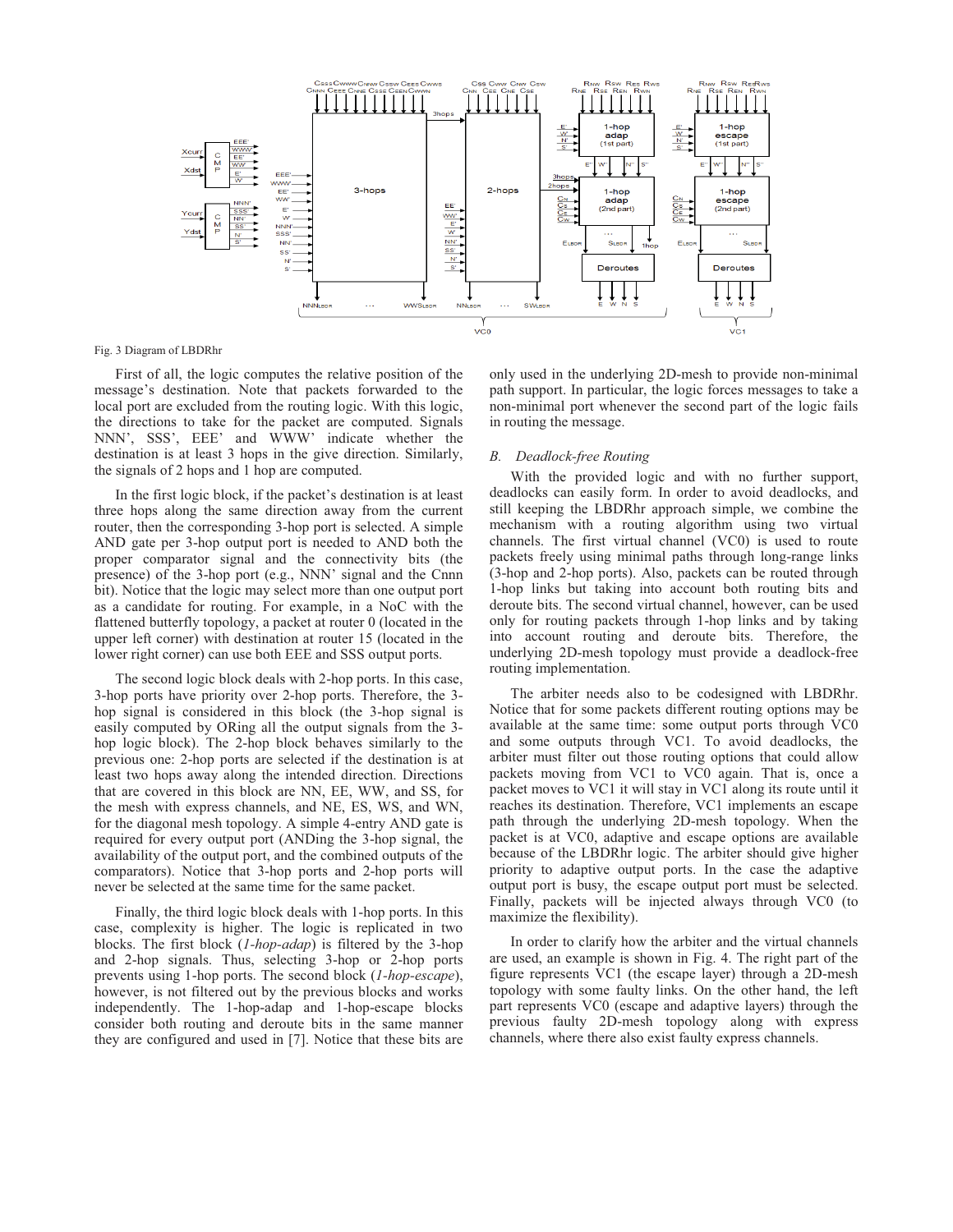

VC0: Faulty 2D-mesh with express channels VC1: Faulty 2D-mesh Fig. 4 An example of routing using virtual channels.

As an example we route a packet from router 0 to router 15. At a first sight, we observe that there exist several options in both layers for reaching our destination.

On VC1, four escape paths are possible. From router 0 to router 2 there is only one valid option, but at router 2 two options are possible (through router 6 and through routers 3, 7 and 6). At router 10, there are two new options again (through router 11 and through router 14). By combining these options, up to four paths are possible. It is important to note that, when router 7 is reached (through router 3), there is no minimal path available for reaching router 15 because there is a faulty link between routers 7 and 11. Therefore, at Router 7, a deroute option is needed (in this case going West to router 6). At router 6, it is possible to reach the destination without using deroutes (through a minimal path) with the options previously commented. Note that the sub-path using the deroute option is marked with dashed line. Note also that routing in VC1 is deadlock-free based on LBDR.

On VC0, the previous four escape paths and new four adaptive paths are available. Concerning the adaptive paths, the first two options share the path until router 10, but in this case using 2-hop links (express channels). Options 3 and 4 share the path until router 8 using a 2-hop link. Therefore, in this example the arbiter will select between the eight options available through VC0. Remember that options with longer links have priority over shorter ones, so at the end, the arbiter will choose between the four adaptive paths available. Note that a change between VC0 and VC1 directly depends on the dynamic conditions of the network (explained previously) that does not affect the conclusions drew from our example.

#### IV. PROPOSED IIR-BASED TRANSIENT ERROR DETECTION METHOD FOR LBDRHR LOGIC

# *A. Inherent Information Redundancy (IIR) Extraction*

In this work, the *forbidden signal patterns* in routers are regarded as inherent information redundancy. LBDRhr logic determines the next-hop on the path for the packet at the current node. If one or more logic gates in the LBDRhr logic fail because of transient errors, the packet may be routed to wrong directions, thus causing either additional latency or deadlocks. For a router using XY routing, the route path determination unit is simple: only one output request is valid per each packet. As a result, detecting the number of valid output requests can identify transient errors in the CMP unit.

TABLE 1. Five request failures



Sigma-and-branch error detection [10] has been successfully applied to routers using the XY routing algorithm.

To facilitate fault-tolerant routing, LBDRhr logic may generate multiple valid requests to use the output ports. Consequently, the method in [10] is not feasible. However, the principle of inherent information redundancy extraction is applicable to the LBDRhr-based routers. Different with [10], we classify the forbidden signal patterns existing in the output port requests into four general categories:

- Mute-Request: None of the output ports is requested when a packet header flit arrives at the input port. As shown in Table 1-case (e), the valid request (high logic value) is muted by logic gate failures.
- *Multiple-Request:* One or more non-valid requests are flipped to be 'valid' requests, resulting in accessing two opposite directions, as shown in Table 1-cases (b) and (c). Those are illegal signal combinations, which can be used to detect the malfunction of the LBDRhr logic.
- *Switched-Single-Request:* A non-header flit arrives but there is a request to build a input port-output port connection. Or, the destination and the current nodes have the same horizontal or vertical coordinate, nevertheless the next-hop route deviates from horizontal or vertical direction. As shown in Table 1-case (a), the transient error in LBDRhr logic causes an non-reasonable request to access the output port.
- *Bidirectional-Switched-Request:* The request to the intended output port is muted while another opposite output port is requested, as shown in Table 1-case(d).

The summary of Table 1 is based on the routing phenomena that two opposite directions cannot be enabled at the same time. Without losing generality, we use the pair of east and west ports to introduce the error detection approach based on the different error scenarios shown in Table 1.

# *B. IIR-Based Error Detection for LBDRhr Logic*

We propose to detect transient errors in each function unit. As shown in Fig. 5, a CMP error detection unit is used to detect the forbidden signal patterns in the coordinator comparison unit; the multi-hop logic (MHL) error detection unit is used to examine the transient errors in the 24 output port request; the deroute error detection unit is used to identify the wrong deroute path. Any of the detected errors invokes to re-compute the direction for the next hop. The details for these three error detection units are discussed in the following subsections.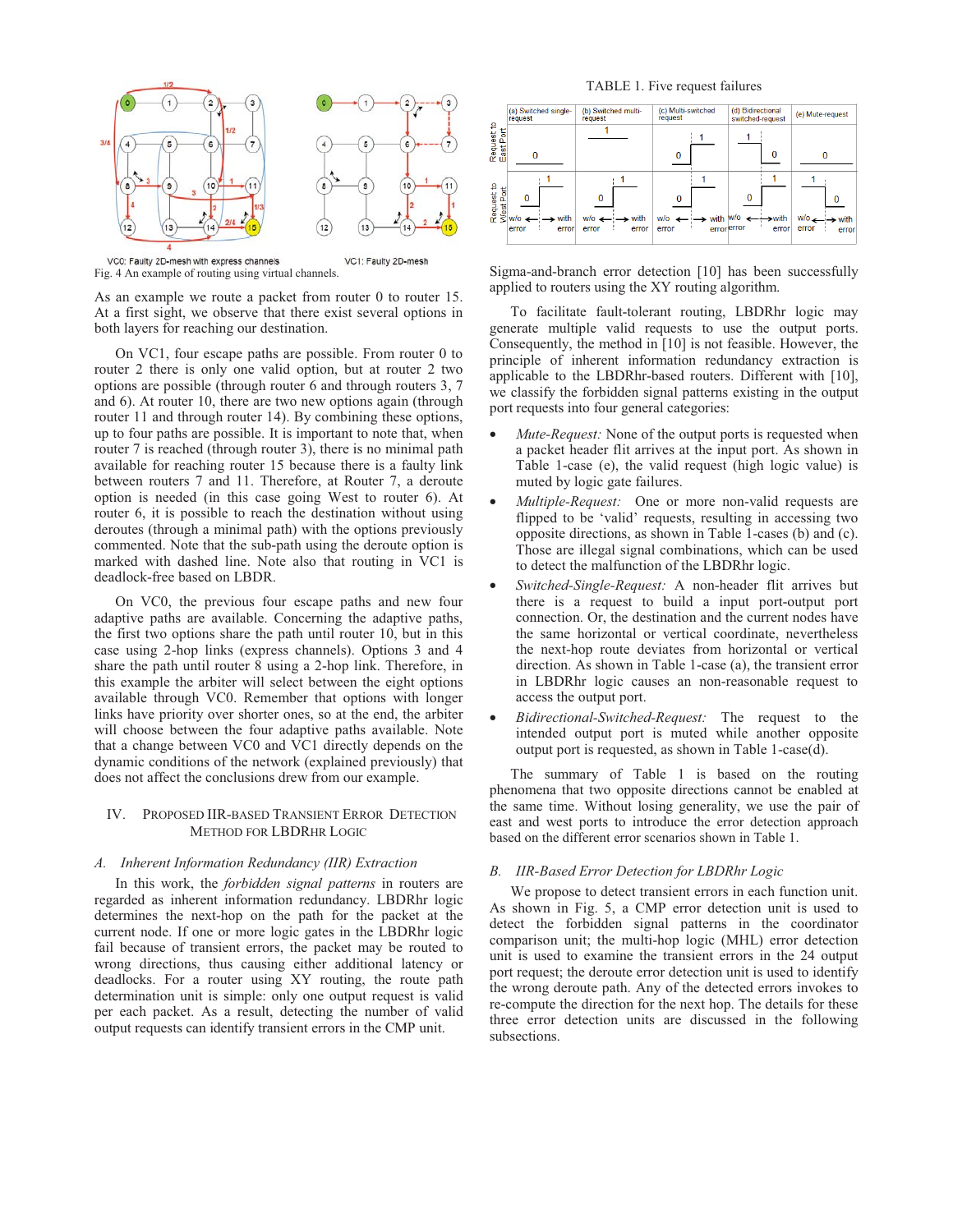

Fig. 5 Overview of proposed error detection method for LBDRhr logic.



Fig. 6 Coordinate comparison unit (a) without error detection and (b) with the proposed error detection.

#### *1) Error Detection for CMP Unit*

The coordinate comparison module (CMP) is implemented with a subtraction unit and six threshold comparison units (>2,  $\langle -2, 2, 1, 2, 0 \rangle$  and  $\langle 0, 0 \rangle$ , as shown in Fig. 6(a). *Xcurr* and *Xdest* are the x coordinates for the current and destination nodes, respectively. This CMP provides the prime signals for 3-hops, 2-hops and 1-hop units in the LBDRhr logic (shown in Fig. 3). Similar to the CMP for XY routing, the opposite directions cannot be enabled at the same time. As a result, multiple-request error detection is still applicable in LBDRhr. We use the expressions (1)-(3) to detect multiple-requests.

$$
Err_{1.1} = WWW' \& EEE'
$$
 (1)

$$
Err_{1,2} = WW' \& EE'
$$
 (2)

$$
Err_{1.3} = W' \& E'
$$
 (3)

The second inherent information redundancy in the threestage LBDRhr logic is the information downward compatibility. If the subtraction output of *Xcurr* and *Xdest* is greater than 2 (i.e. *WWW'*=1), *WW'* and *W'* should be true, as well; otherwise, it indicates that the threshold comparison units have errors. Meanwhile, we keep the forbidden signal patterns of the opposite directions in mind to further constrain the signal patterns among *E'*, *W'*, *EE'*, *WW'*, *EEE'* and *WWW'*, as expressed in (4)-(7):

$$
Err_{2,I} = WWW' \& l(WW' \& W' \& EE' \n n \& E' \n n)
$$
\n
$$
\tag{4}
$$

$$
Err_{2,2} = EEE' \& l(EE' & E' \& WW' \n n \& W' \n n)
$$
 (5)

$$
Err_{2.3} = WW' \& \langle (W' \& E' \_n) \rangle
$$
 (6)

$$
Err_{2,4} = EE' \& l \ (E' \& W'_{n}) \tag{7}
$$

in which, *EE'\_n*, *E'\_*n, *WW'\_n* and *W'\_n* are the inverted values of *EE'*, *E'*, *WW'* and *W'*, respectively. With expressions (1)-(7), we can successfully identify the multiple requests, rather than the switched single-request, bidirectional switched-request and mute-request.



Fig. 7 Error detection rate breakdown for each signal combination in CMP



Fig. 8 Error detection rate of the proposed CMP.

Fortunately, we discovered the third type inherent information redundancy to detect the rest of request failure: the **information consistency** between the internal node *A* (in Fig. 6) and the CMP outputs. If the subtraction is not zero, *E'* and *W'* cannot both be zero because the value of *A* is either larger than zero or less than zero. When the subtraction is zero, neither *E'* nor *W'* can be zero because of the nature of '>2', '<-2', '>1', '<-1', '>0' and '<0' comparison units.

$$
Err_3 = (A_n \& (E' \mid W')) \mid (A \& E'_n \& W'_n) \tag{8}
$$

The three IIR-based error detection outputs are ORed to obtain the overall error detection decision, *Err<sub>CMP</sub>*, as shown in Fig. 6(b). We verify the error detection coverage of the error detection logic by flipping logic values of some gates in CMP unit. The error detection rate is the ratio of the number of errordetectable cases over the number of the total error injection cases. As shown in Fig. 7, no matter how the NoC size changes, the error detection rate for *E'* and *W'* is 100% because of the use of the internal node. Since the zero/non-zero subtraction output does not contribute to detect the errors causing wrong *EE'*, *WW'*, *EEE'* and *WWW'*, only the occurrence of opposite direction pairs helps to detect errors in *EE'*, *WW'*, *EEE'* and *WWW'*. Therefore, the error detection rate for *EE'*, *WW'*, *EEE'* and *WWW'* is less than 1. A larger NoC size is more likely to obtain a nonzero subtraction output (i.e. *A*!=0). As a result, the proposed method achieves a higher error detection rate in smaller NoCs, as shown in Fig. 7.

We exhaustively examined the impact of the number of failure gates on the CMP error detection rate. As shown in Fig. 8, the proposed method can successfully captures most of the single errors. As the number of failure gates increases, more errors occur on EE'-WW' and EEE'-WWW'; consequently, the error detection rate slightly decreases.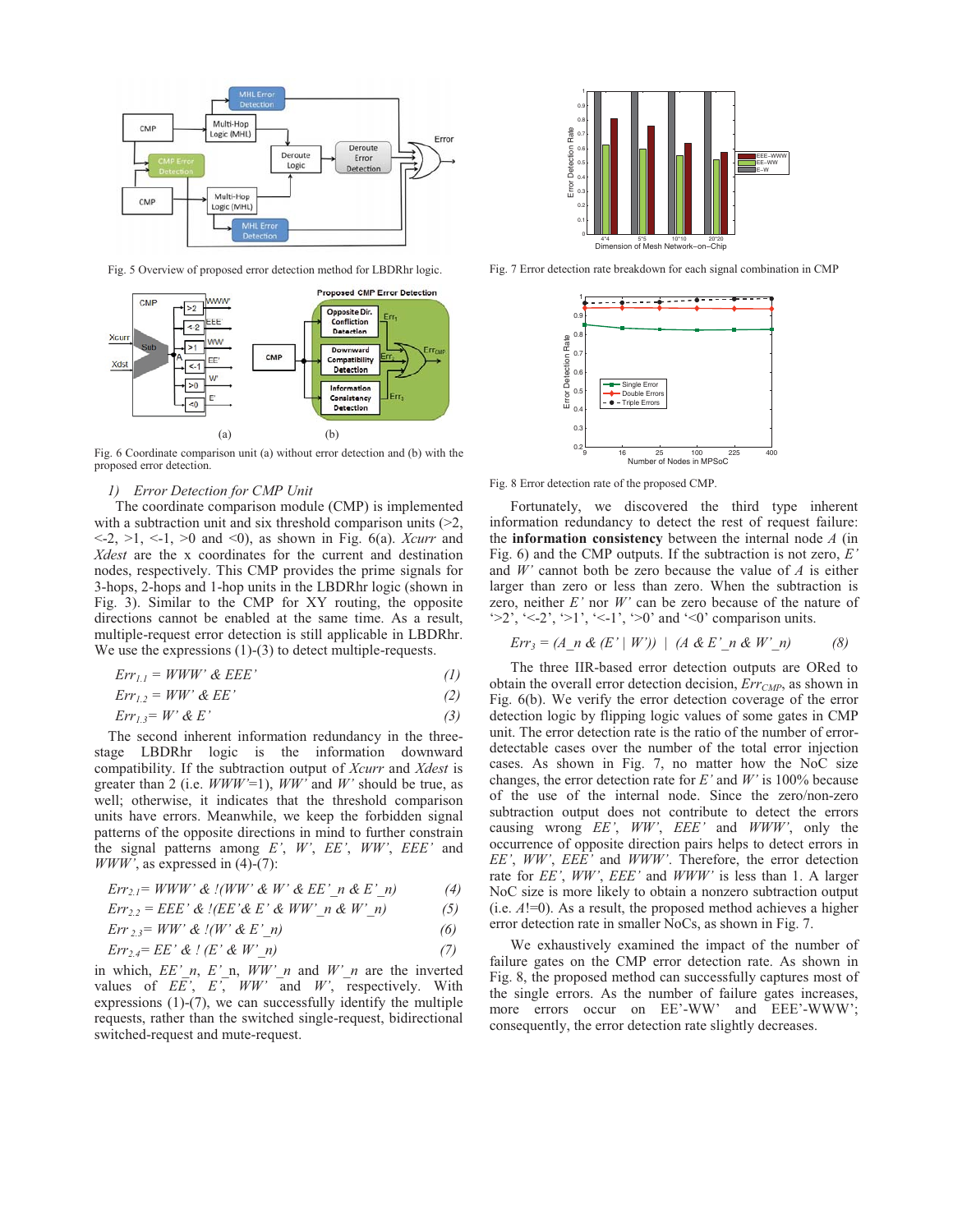

Fig. 9 Possible directions in LBDRhr (a) 1- and 2-hop (b) 3-hop directions



Fig. 10 Pairs of the forbidden concurrent routing directions. The center point is where the packet is currently located. Dash line and dot line are overlapped with solid line on the N/S/W/E directions.

#### *2) Error Detection for Hop Logic*

The LBDRhr is designed to facilitate the multi-hop routing, as shown in Fig. 9. In the XY routing, we found only two pairs of opposite directions; however, in the LBDRhr routing logic, we found ten pairs of opposite directions, each one on the 180-degree line shown in Fig. 10. Although adaptive routing algorithms can provide multiple routing paths, two directions opposite to each other are not likely offered at the same time. Consequently, we obtain *three* new inherent information redundancies in the multi-hop logic (MHL):

The opposite direction pairs (1)-(8) are eight *strong* opposite cases. For example, in the pair of *NNE*-*SSW*, N is opposite to S and E is opposite to W, therefore these two constraints further ensure the impossible occurrence of *NNE*=1 and *SSW*=1.

- i. As shown in Fig. 3, *NN'*, *SS'*, *WW'* and *EE'* are generated with the use of the 3-hop signals. As a result, pair (1) should inherently *match* to pair (9); similarly, pair (5) should inherently *match* to pair (10) in Fig. 10.
- ii. Other than the 180 degree line, the symmetric directions belonging to different quadrants are also exclusive, because part of the logic is exclusive. For example, *NNE* and SSE cannot be true as the same time. To enable *NNE*, the 2-hop north direction (i.e. *NN'*) has to be true, which means 2-hop south direction (i.e. *SS'*) is not enabled. As a result, *NNE* and *SSE* cannot be selected in the same router port. Consequently, we have more forbidden signal patterns to detect errors.

The inherent information redundancy (i) inspires us to use the expression (9) to detect errors in the 3-hops logic.

 $Err_{3-hobs} = (NNE \& SSW)$  | (EEN  $\& SSW$ ) | (EES  $\& WWN$ ) | (SSE  $\&$ *NNW) | (NNN & SSS) | (EEE & WWW) | (NNE & NNW) | (SSW & SSE)* | (*EEN & EES*) | (*EES & EEW*) | (*WWN & WWS*)

However, this logic can only detect the errors for the multiple request scenarios. As shown in Fig. 3, the connection vector *Cdest* also plays an important role to determine the possible route for the packet's next hop. Given a network topology, we can eliminate some 3-hops paths. With this prior knowledge, we further detect the errors in the 3-hops logic. For the 4x4 diagonal and mesh with express lanes topologies, all outputs of the 3-hops logic are zero. This simplifies the error detection and improves the error detection rate.

The inherent information redundancy (ii) and (iii) inspire us to use the expression (10) to detect errors in the 2-hops unit. Again, we also use the prior-knowledge of *Cdest* to detect switched-request and mute-request.

$$
Err_{2-hops} = (NN \& SS) \mid (EE \& WW) \mid (NE \& SW) \mid (SE \& NW) \mid (NE \& SE) \mid (SW \& SE) \mid (SW \& SE) \tag{10}
$$

Whenever any of the previous error detection is true, it will invoke to re-compute the output port request. Fig. 11 shows the error detection rate of the proposed method is above 0.8, which maintains as the number of injected error increases. We also examine the impact of different topologies on the error detection rate. As shown in Fig. 11, the proposed method has minor variation on the error detection rate. This is because an all-zero Cdest vector simplifies the error detection circuit and thus reduces the probability of detection circuit failure. The error detection efficiency for the 2-hops is slightly less than that for 3-hops logic. The interesting phenomena we observed was that the proposed method improves the error detection rate of 2-hops logic as the number of error injected to the logic increases. A similar approach is applied to detect the error in 1-hop logic. Because of the sufficient IIR, we achieve the error detection rate of 1 in the 1-hop logic unit.

#### *3) Error Detection for Deroute Logic*

The deroute logic provides a non-minimal path in case the minimal path is not available, because of permanent errors. Based on the DR vector, the alternative paths are constructed with regular logic. For example, the  $N_{\text{deroute}}, S_{\text{deroute}}, E_{\text{deroute}}$  and  $W_{\text{deroute}}$  are expressed in (11)-(14).

$$
N_{\text{deroute}} = \sim DR[0] & \sim DR[1] \tag{11}
$$

$$
E_{\text{deroute}} = \sim DR[0] \& DR[1] \tag{12}
$$

$$
W_{\text{deroute}} = DR[0]{\&~}DR[1] \tag{13}
$$

$$
S_{\text{deroute}} = DR[0] \& DR[1] \tag{14}
$$

The fact that the four directions are exclusive is regarded as a new inherent information redundancy to detect errors in the deroute logic. The simulation performed also considers the impact of failures in the error detection circuit. As shown in Fig. 13, the proposed error detection method can even tolerate the errors in the error detection circuit, as long as the number of errors injected is no more than four. Fig. 13 also shows that the decrease of the error detection rate is negligible.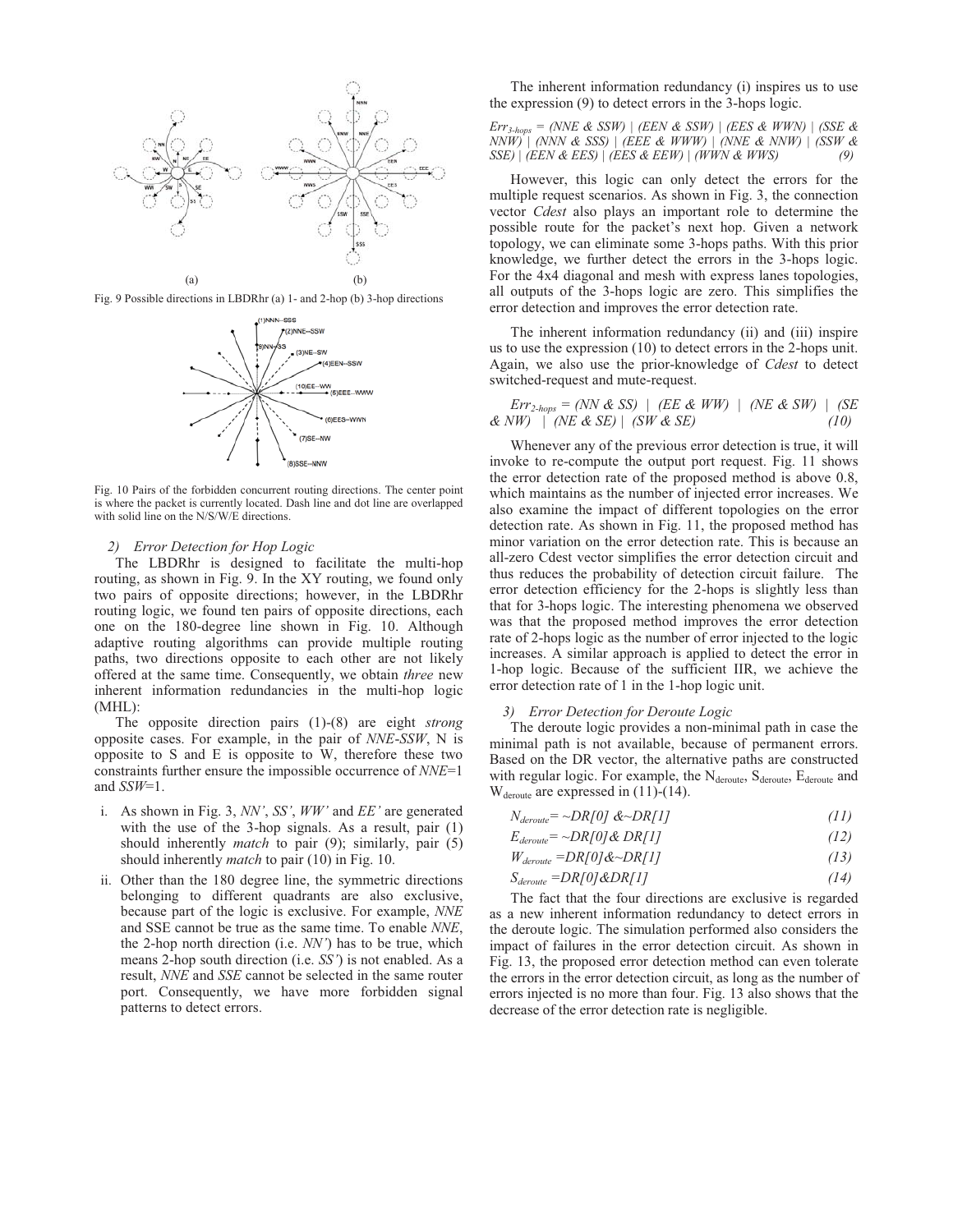







Fig. 14 Residual error rate comparison. Fig. 15 Impact of gate error rate on LBDRhr reliability. Fig. 16 Impact of network topologies on reliability.

# V. EXPERIMENTAL RESULTS

#### *A. Experimental Setup*

We evaluated the performance and overhead of the routers without protection, using TMR, and using proposed methods. The experiments were performed on topologies derived from a 4x4 mesh topology, TMR was applied on the entire LBDRhr logic; each output port uses a majority voter to guess the most likely output. The residual error rate is simulated on the gatelevel description of the LBDRhr logic. Each data point was obtained from few million random simulations. Area, power and delay are obtained based on the synthesized netlist from Synopsys Design Compiler using a TSMC 65nm typical technology and 1 GHz clock frequency.

#### *B. Reliability*

In this experiment, we randomly flipped the logic gate value to simulate the transient error in LBDRhr logic. The residual error rate is the ratio of the number of cases that the error detection method cannot identify the error over the total number of the error injection cases. We vary the number of the error injected in this experiment. As shown in Fig. 14, the residual error rate of the proposed method for 1-bit error is higher than that of TMR. This is because TMR can successfully tolerate 1-bit error, unless the error happens to the majority voter. In contrast, the proposed method has limited capability to detect the switched single-request and muterequest. However, the error detection circuit is not error free; if the number of injected errors increases, our method reduces the residual error rate by up to 90%. If the ratio of failed gates over the total logic unit is fixed, our approach is better than TMR. Because TMR has three times the logic gates as the original design, more logic gates potentially encounter more gate failures. As shown in Fig. 15, our method reduces the residual error rate by two orders of magnitude over TMR.

In Fig. 16, we show the impact of network topologies on the error detection rate. TMR has negligible impact by the network topologies; our approach slightly varies the error detection rate because we use the *Cdest* vector as redundancy information to detect errors. The proposed method also achieves a 30% higher error detection rate than the TMR.

## *C. Flit Throughput and Latency*

For the next experiments we studied the behavior of the 3 proposed topologies using the gNoCsim simulator (an inhouse cycle accurate simulator). We first performed the experiments without considering link failures, and then incrementally add faulty links to each topology up to obtain the underlying 2D-mesh. Fig. 17 compares the traffic generated with the maximum mean value of traffic actually received. In all of the cases, the flit throughput decreases with the number of failures up to 0.33 flit/cycle/nic. We also compared the traffic generated with the average network flit latency at the first traffic point (low network load). As shown in Fig. 18, a larger number of link failures leads to a higher latency. Finally, we redid the experiments and additionally considered a faulty underlying 2D-mesh. Similar results were obtained. After examining all the failure combinations of longrange links for the 3 proposed topologies, we found that the LBDRhr logic successfully facilitates all nodes to reach any other nodes in the network; the topologies with a higher radix offer better performance for a given number of failures. In addition, as demonstrated in [7], 80% of the failure patterns of the underlying 2D-mesh were covered by the LBDR approach.

## *D. Area*

The TMR approach need three copies of the core elements in LBDRhr, so consumes more than two times the area compared to the LBDRhr logic without error detection. Our method exploits the inherent information redundancy and does not dramatically induce overhead, only causing a 6.1% area overhead, as shown in Table 2.